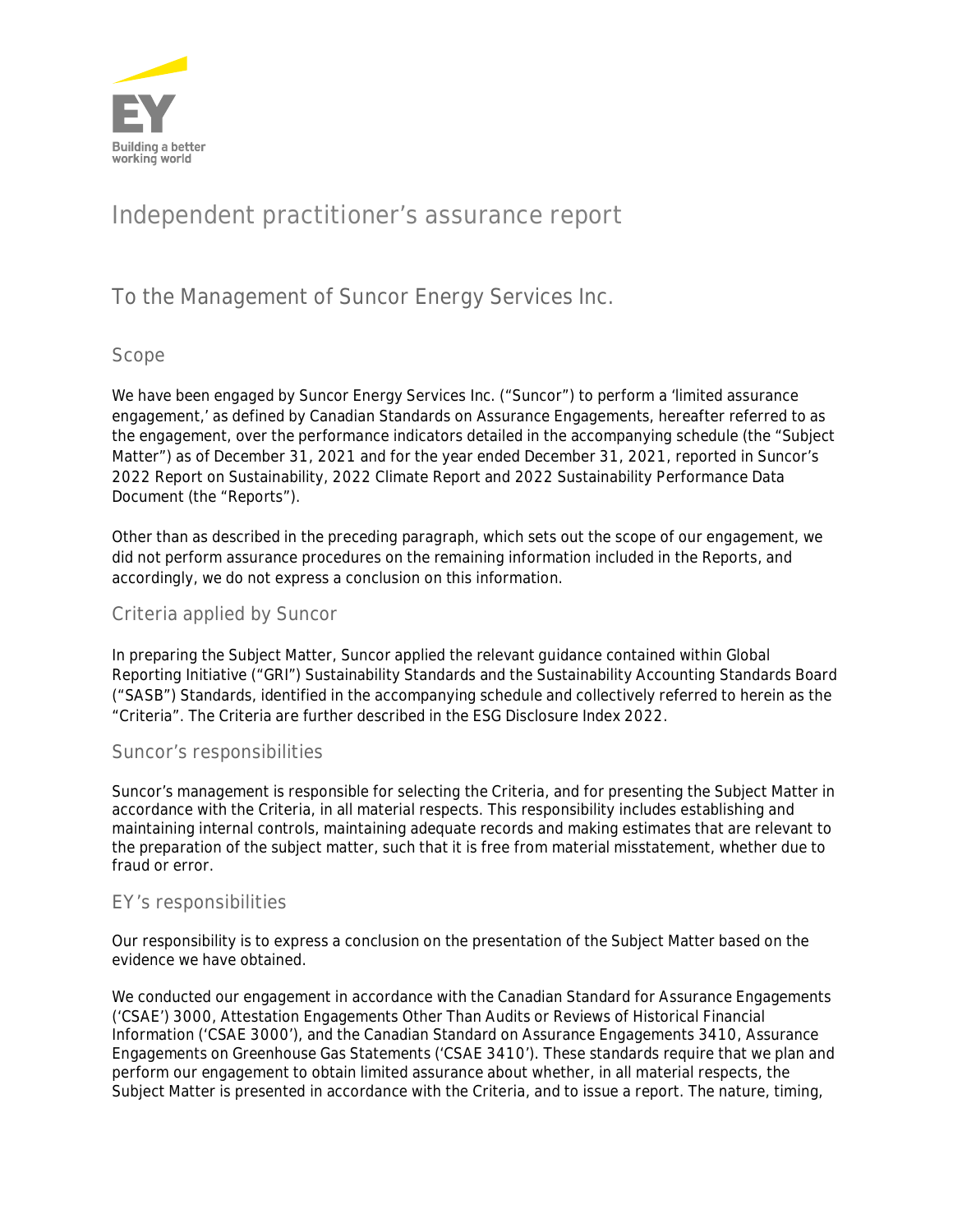

and extent of the procedures selected depend on our judgment, including an assessment of the risk of material misstatement, whether due to fraud or error.

We believe that the evidence obtained is sufficient and appropriate to provide a basis for our limited assurance conclusion.

## **Our Independence and Quality Control**

We have complied with the relevant rules of professional conduct / code of ethics applicable to the practice of public accounting and related to assurance engagements, issued by various professional accounting bodies, which are founded on fundamental principles of integrity, objectivity, professional competence and due care, confidentiality and professional behaviour.

EY applies *Canadian Standard on Quality Control 1, Quality Control for Firms that Perform Audits and Reviews of Financial Statements, and Other Assurance Engagements*, and accordingly maintains a comprehensive system of quality control including documented policies and procedures regarding compliance with ethical requirements, professional standards and applicable legal and regulatory requirements.

#### **Description of procedures performed**

Procedures performed in a limited assurance engagement vary in nature and timing from, and are less in extent than for, a reasonable assurance engagement. Consequently, the level of assurance obtained in a limited assurance engagement is substantially lower than the assurance that would have been obtained had a reasonable assurance engagement been performed. Our procedures were designed to obtain a limited level of assurance on which to base our conclusion and do not provide all the evidence that would be required to provide a reasonable level of assurance.

Although we considered the effectiveness of management's internal controls when determining the nature and extent of our procedures, our assurance engagement was not designed to provide assurance on internal controls. Our procedures did not include testing controls or performing procedures relating to checking aggregation or calculation of data within IT systems.

A limited assurance engagement consists of making enquiries, primarily of persons responsible for preparing the Subject Matter and related information, and applying analytical and other appropriate procedures.

Our procedures included:

- Conducting interviews with relevant personnel to obtain an understanding of the reporting processes and internal controls;
- Inquiries of relevant personnel who are responsible for, where relevant, observing and inspecting systems and processes for data aggregation and reporting in accordance with the Criteria;
- Assessing the accuracy of data, through analytical procedures and reperformance of select calculations, where applicable; and
- Reviewing presentation and disclosure of the Subject Matter in the Reports.

We also performed such other procedures as we considered necessary in the circumstances.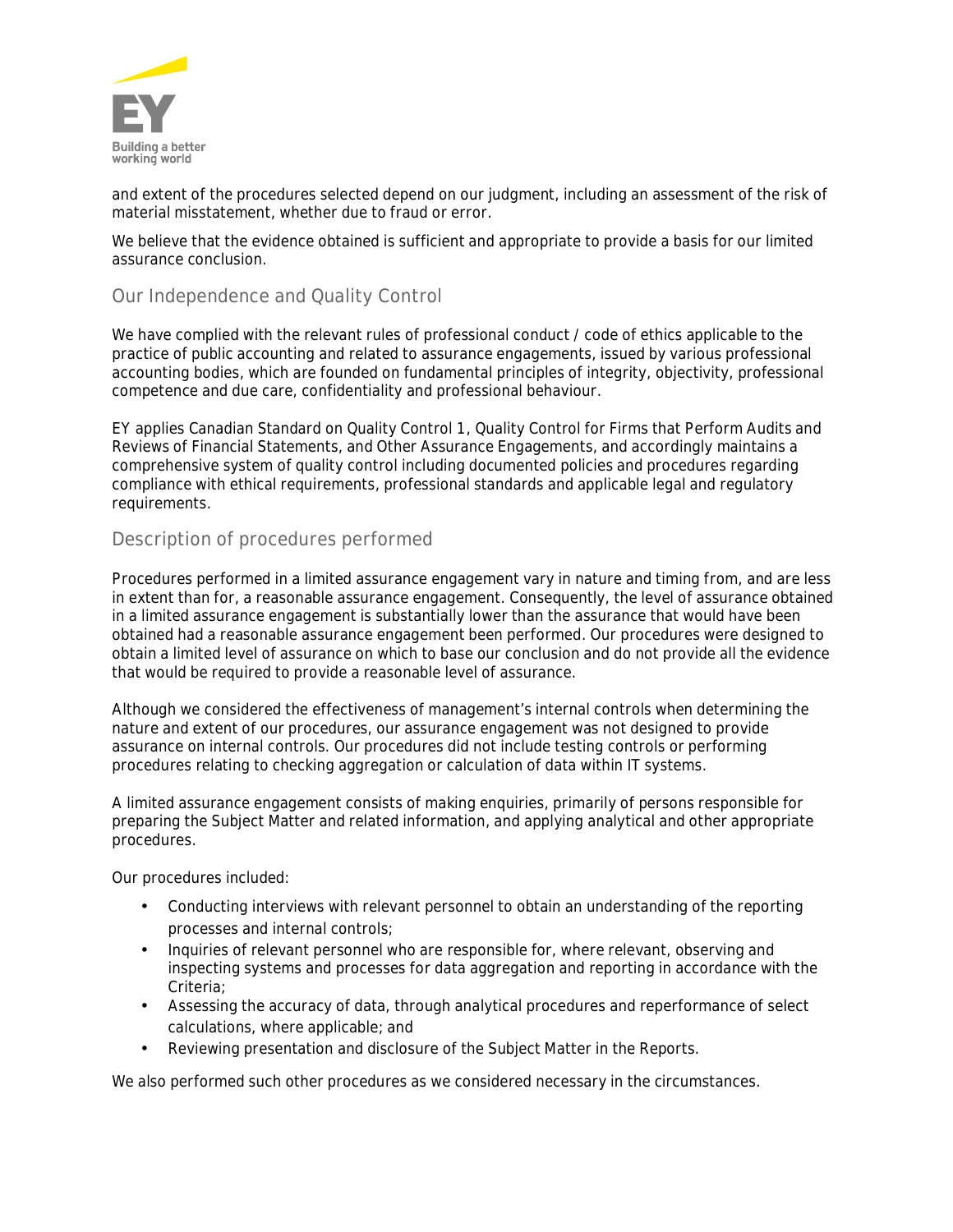

## **Inherent limitations**

Non-financial information, such as the Subject Matter, are subject to more inherent limitations than financial information, given the more qualitative characteristics of the Subject Matter and the methods used for determining such information. The absence of a significant body of established practice on which to draw allows for the selection of different but acceptable evaluation techniques which can result in materially different evaluation and can impact comparability between entities and over time.

#### **Conclusion**

Based on our procedures and the evidence obtained, nothing has come to our attention that causes us to believe that the Subject Matter as of December 31, 2021 and for the year ended December 31, 2021, are not prepared, in all material respects, in accordance with the Criteria.

Ernet + Young LLP

**Chartered Professional Accountants** June 22, 2022 Vancouver, Canada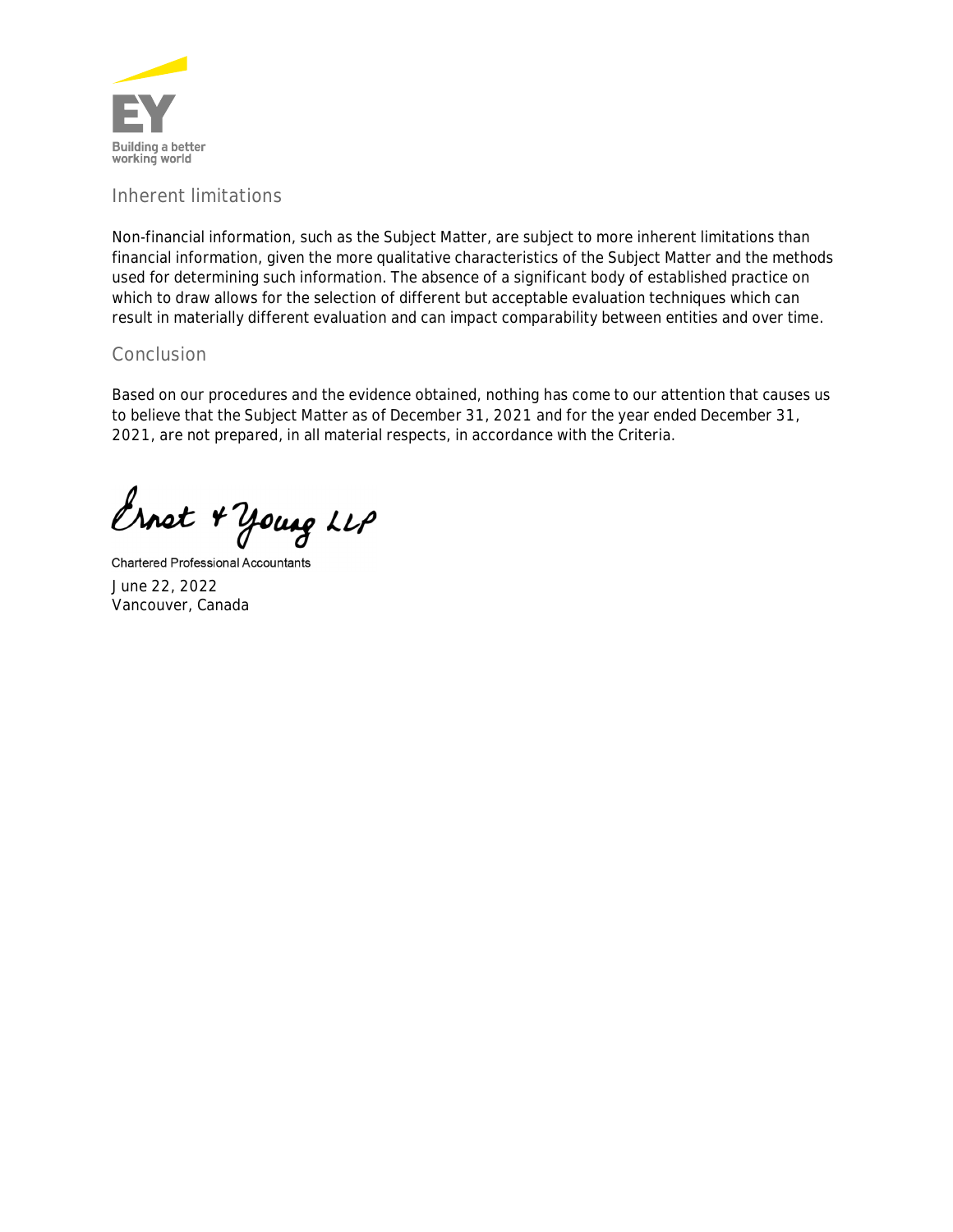

## **Schedule**

Our limited assurance engagement was performed on the following performance indicators as of December 31, 2021 and for the year ended December 31, 2021, as indicated:

| Criteria                                      |                                                          | Subject<br><b>Matter</b>                                      | <b>Suncor Report</b>                                        |                      | Reported<br>Value for the                      |
|-----------------------------------------------|----------------------------------------------------------|---------------------------------------------------------------|-------------------------------------------------------------|----------------------|------------------------------------------------|
| <b>GRI Standard</b><br>Applied <sup>(a)</sup> | <b>SASB</b><br><b>Standard</b><br>Applied <sup>(a)</sup> | Performance<br>Indicator                                      |                                                             | Scope <sup>(b)</sup> | year ended<br>December 31,<br>2021             |
| GRI OG1                                       | EM-EP-000.A                                              | Upstream<br>processed<br>volumes and<br>net production        | 2022 Report on<br>Sustainability,<br>2022 Climate<br>Report | Company-<br>wide     | 30.94 million<br>$m^3$ OE/yr                   |
| GRI OG1                                       | EM-EP-000.A                                              | Downstream<br>net production                                  | 2022 Report on<br>Sustainability,<br>2022 Climate<br>Report | Company-<br>wide     | 24.97 million<br>$m^3$ OE/yr                   |
| GRI OG1                                       | EM-EP-000.A                                              | Total<br>upstream and<br>downstream<br>production             | 2022 Report on<br>Sustainability,<br>2022 Climate<br>Report | Company-<br>wide     | 49.27 million<br>$m3$ OE/yr                    |
| GRI 305-1<br>GRI 305-2                        | EM-EP-110a.1<br>EM-RM-<br>110a.1<br>EM-MM-<br>110a.1     | Greenhouse<br>gas (GHG)<br>Scope 1<br>emissions<br>(operated) | 2022 Report on<br>Sustainability,<br>2022 Climate<br>Report | Company-<br>wide     | 20,159<br>thousand<br>tonnes CO <sub>2</sub> e |
| GRI 305-2                                     |                                                          | Greenhouse<br>gas (GHG)<br>Scope 2<br>emissions<br>(operated) | 2022 Report on<br>Sustainability,<br>2022 Climate<br>Report | Company-<br>wide     | 1,398<br>thousand<br>tonnes $CO2e$             |
| GRI 305-4                                     |                                                          | Operated total<br>GHG emission<br>intensity                   | 2022 Report on<br>Sustainability,<br>2022 Climate<br>Report | Company-<br>wide     | 66 kg/BOE                                      |
| GRI 303-3                                     | EM-EP-140a.1<br>EM-RM-<br>140a.1<br>EM-MM-<br>140a.1     | Water<br>withdrawal                                           | 2022 Report on<br>Sustainability                            | Company-<br>wide     | 107.79 million<br>m <sup>3</sup>               |

(a) Standard may include disclosure requirements for other performance indicators that are not within scope of this limited assurance engagement. Performance indicators that are in-scope have been detailed in this schedule.

(b) Company-wide values do not include Syncrude asset. Performance indicators for Syncrude are included separately in the 2022 Sustainability Performance Data Document.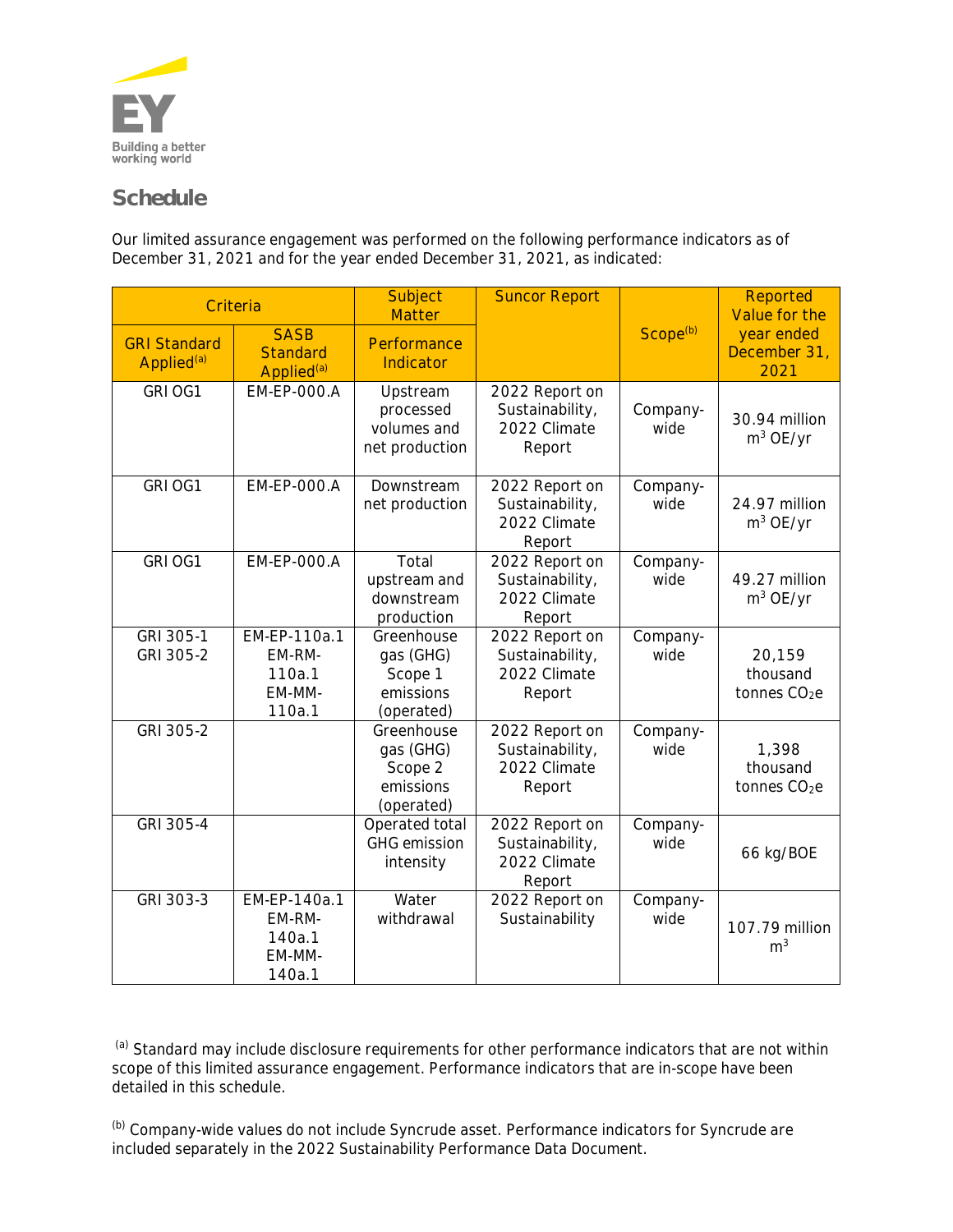

| GRI 303-3 | EM-EP-140a.1<br>EM-RM-<br>140a.1<br>EM-MM-<br>140a.1 | Water<br>withdrawal<br>intensity         | 2022 Report on<br>Sustainability | Company-<br>wide | 0.35 $m^3$ /BOE |
|-----------|------------------------------------------------------|------------------------------------------|----------------------------------|------------------|-----------------|
| GRI 403-9 | EM-EP-320a.1<br>EM-RM-<br>320a.1<br>EM-mm-<br>320a.1 | Employee and<br>contractor<br>fatalities | 2022 Report on<br>Sustainability | Company-<br>wide |                 |

| Criteria                                      |                                                          | Subject<br><b>Matter</b>                                      |                                                        |                      | Reported<br>Value for the           |
|-----------------------------------------------|----------------------------------------------------------|---------------------------------------------------------------|--------------------------------------------------------|----------------------|-------------------------------------|
| <b>GRI Standard</b><br>Applied <sup>(c)</sup> | <b>SASB</b><br><b>Standard</b><br>Applied <sup>(c)</sup> | Performance<br>Indicator                                      | <b>Suncor Report</b>                                   | Scope <sup>(b)</sup> | year ended<br>December 31,<br>2021  |
| GRI OG1                                       | EM-EP-000.A                                              | Upstream<br>processed<br>volumes and<br>net production        | 2022<br>Sustainability<br>Performance<br>Data Document | Syncrude<br>asset    | 16.49 million<br>$m^3$ OE/yr        |
| GRI OG1                                       | EM-EP-000.A                                              | Downstream<br>net production                                  | 2022<br>Sustainability<br>Performance<br>Data Document | Syncrude<br>asset    | N/A                                 |
| GRI OG1                                       | EM-EP-000.A                                              | Total<br>upstream and<br>downstream<br>production             | 2022<br>Sustainability<br>Performance<br>Data Document | Syncrude<br>asset    | 16.49 million<br>$m3$ OE/yr         |
| GRI 305-1<br>GRI 305-2                        | EM-EP-110a.1<br>EM-RM-<br>110a.1<br>EM-MM-<br>110a.1     | Greenhouse<br>gas (GHG)<br>Scope 1<br>emissions<br>(operated) | 2022<br>Sustainability<br>Performance<br>Data Document | Syncrude<br>asset    | 12,476<br>thousand<br>tonnes $CO2e$ |

(a) Standard may include disclosure requirements for other performance indicators that are not within scope of this limited assurance engagement. Performance indicators that are in-scope have been detailed in this Schedule.

(b) Company Wide values do not include Syncrude asset. Performance indicators for Syncrude are reported separately in the 2022 Sustainability Performance Data Document

(c) Syncrude data has been informed by GRI and SASB standards, and is reported in the detailed 2022 sustainability performance document. Not all required disclosures by GRI and SASB as described in the ESG Disclosure Index 2022 have been made for Syncrude as Suncor did not operate the Syncrude Project for the entire 2021 calendar year and its data is not incorporated into Suncor corporate-wide totals. Syncrude will be integrated into Suncor's corporate-wide totals and aligned with the required standards in future sustainability disclosure.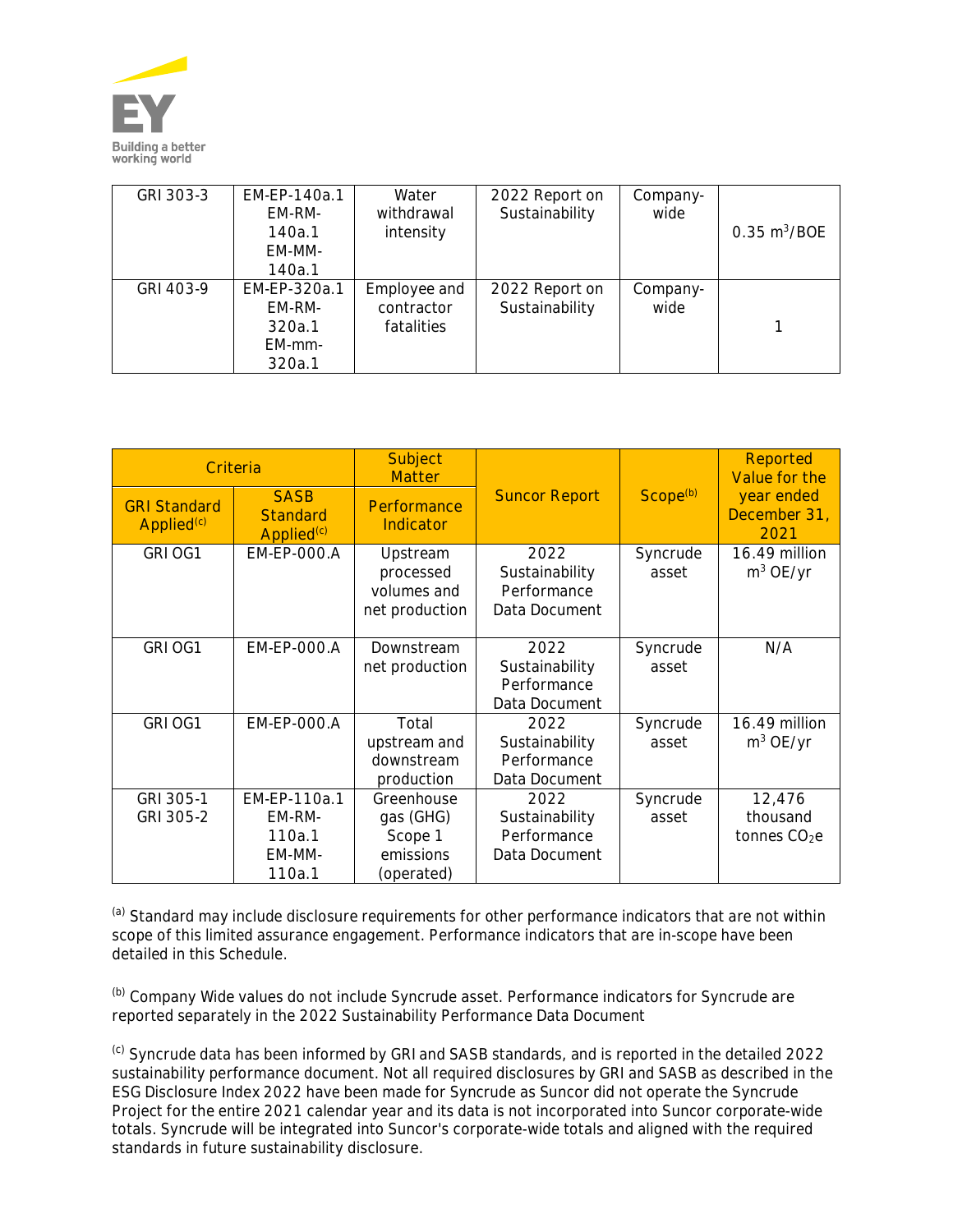

| GRI 305-2 |                                                      | Greenhouse<br>gas (GHG)<br>Scope 2                 | 2022<br>Sustainability<br>Performance                  | Syncrude<br>asset | 12 thousand<br>tonnes $CO2e$    |
|-----------|------------------------------------------------------|----------------------------------------------------|--------------------------------------------------------|-------------------|---------------------------------|
|           |                                                      | emissions<br>(operated)                            | Data Document                                          |                   |                                 |
| GRI 305-4 |                                                      | Operated total<br><b>GHG</b> emission<br>intensity | 2022<br>Sustainability<br>Performance<br>Data Document | Syncrude<br>asset | 120 kg/BOE                      |
| GRI 303-3 | EM-EP-140a.1<br>EM-RM-<br>140a.1<br>EM-MM-<br>140a.1 | Water<br>withdrawal                                | 2022<br>Sustainability<br>Performance<br>Data Document | Syncrude<br>asset | 69.09 million<br>m <sup>3</sup> |
| GRI 303-3 | EM-EP-140a.1<br>EM-RM-<br>140a.1<br>EM-MM-<br>140a.1 | Water<br>withdrawal<br>intensity                   | 2022<br>Sustainability<br>Performance<br>Data Document | Syncrude<br>asset | $0.67 \text{ m}^3/\text{BOE}$   |
| GRI 403-9 | EM-EP-320a.1<br>EM-RM-<br>320a.1<br>EM-mm-<br>320a.1 | Employee and<br>contractor<br>fatalities           | 2022<br>Sustainability<br>Performance<br>Data Document | Syncrude<br>asset | 1                               |

(a) Standard may include disclosure requirements for other performance indicators that are not within scope of this limited assurance engagement. Performance indicators that are in-scope have been detailed in this Schedule.

(b) Company Wide values do not include Syncrude asset. Performance indicators for Syncrude are reported separately in the 2022 Sustainability Performance Data Document

(c) Syncrude data has been informed by GRI and SASB standards, and is reported in the detailed 2022 sustainability performance document. Not all required disclosures by GRI and SASB as described in the ESG Disclosure Index 2022 have been made for Syncrude as Suncor did not operate the Syncrude Project for the entire 2021 calendar year and its data is not incorporated into Suncor corporate-wide totals. Syncrude will be integrated into Suncor's corporate-wide totals and aligned with the required standards in future sustainability disclosure.